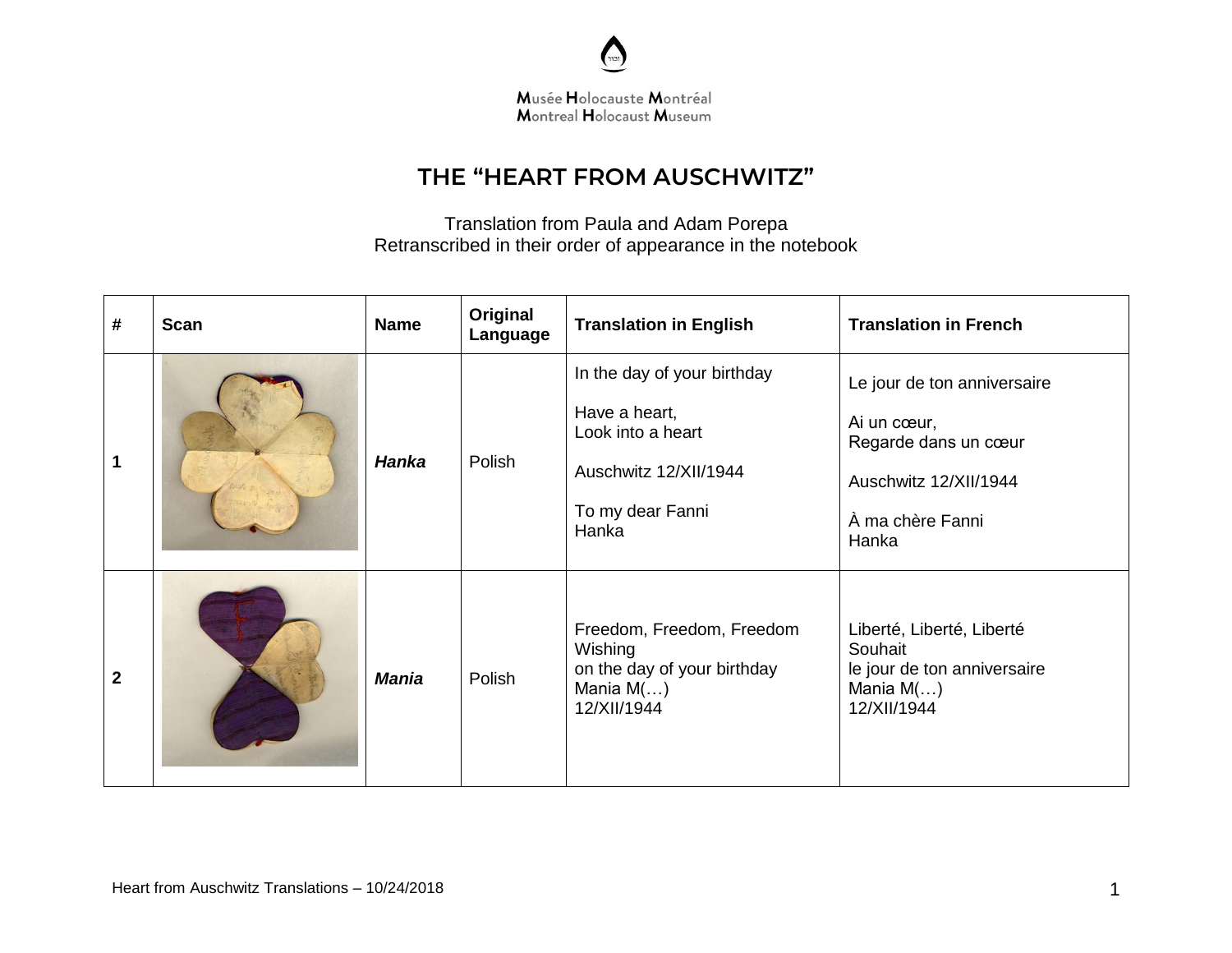| 3 |  | <b>Unsigned</b> | Polish | It's Saturday 26.I.45. Everything<br>() Ravensbrück. I am writing<br>here, on this paper because<br>there is no more birthdays. One<br>our girls and my boyfriend, which<br>I don't know where they are, I<br>can only surmise that they are<br>free by now | C'est samedi 26.1.45. Tout ()<br>Ravensbrück. J'écris ici, sur ce<br>papier parce qu'il n'y a plus<br>d'anniversaires. Une de nos filles<br>et mon ami, que nous ne savons<br>pas où ils sont, je peux<br>seulement espérer qu'ils sont<br>libres maintenant |
|---|--|-----------------|--------|-------------------------------------------------------------------------------------------------------------------------------------------------------------------------------------------------------------------------------------------------------------|--------------------------------------------------------------------------------------------------------------------------------------------------------------------------------------------------------------------------------------------------------------|
|   |  | <b>Mazal</b>    | Hebrew | May your life be long and sweet<br>Mazal                                                                                                                                                                                                                    | Que ta vie soit longue et douce<br>Mazal                                                                                                                                                                                                                     |
| 4 |  | Hanka W         | Polish | Freedom and luck<br>All the best wishes on the day of<br>your birthday<br>Hanka W.                                                                                                                                                                          | Liberté et chance<br>Tous mes meilleurs vœux le jour<br>de ton anniversaire<br>Hanka W.                                                                                                                                                                      |
|   |  | Fela            | Polish | In the occasion of your birthday<br>We wish you lots of luck and<br>health<br>I wish you a fast freedom<br>Fela                                                                                                                                             | À l'occasion de ton anniversaire<br>Nous te souhaitons beaucoup de<br>chance et la santé<br>Je te souhaite un liberté<br>prochaine<br>Fela                                                                                                                   |
|   |  | <b>Berta</b>    | Polish | Faniecka<br>From the bottom of my heart<br>Health and freedom,<br><b>Berta</b>                                                                                                                                                                              | Faniecka<br>Du fond de mon Coeur<br>Santé et liberté<br><b>Berta</b>                                                                                                                                                                                         |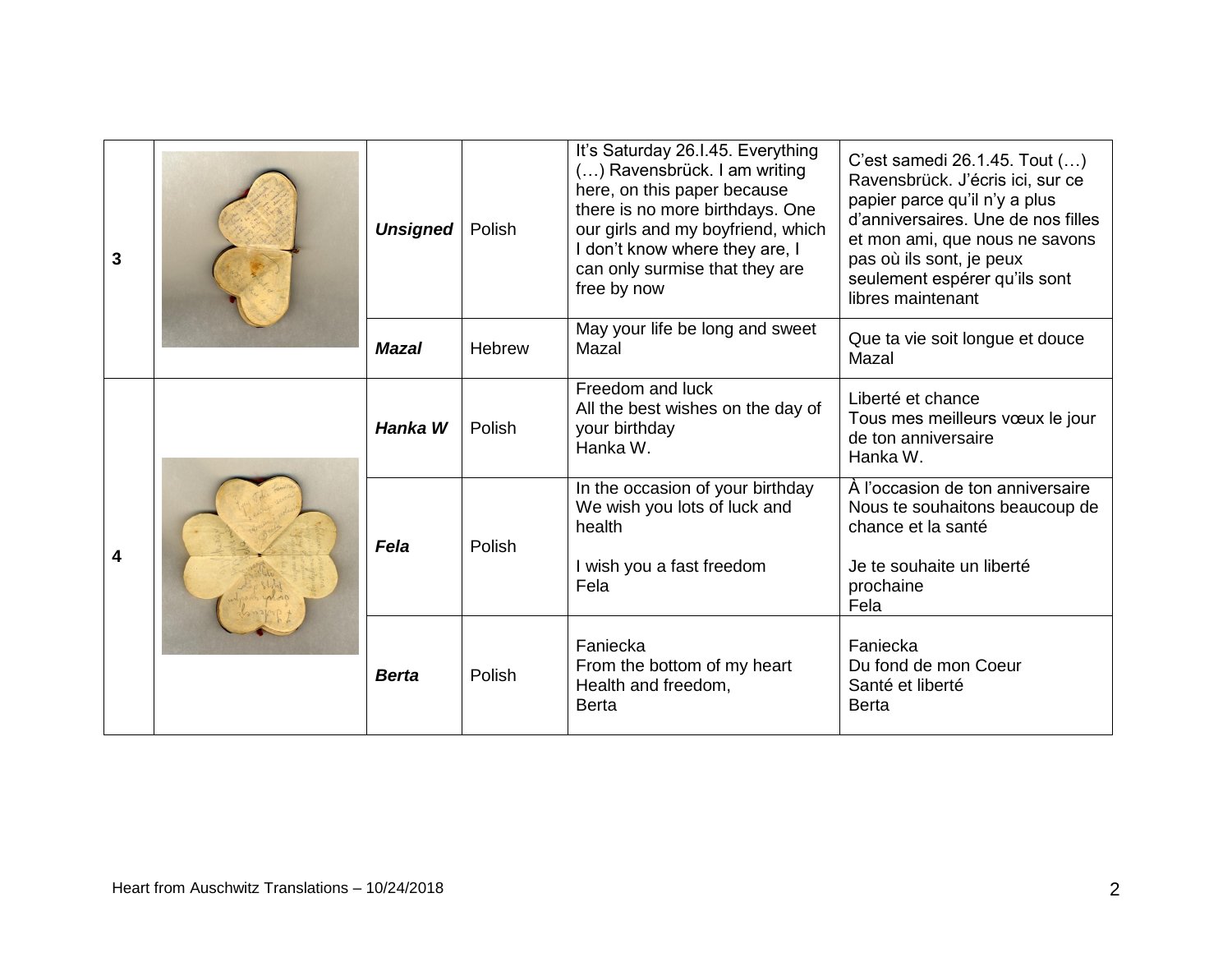| 5               | <b>Mala</b> | Polish | For Fani L.<br>Laugh among the people, cry in<br>hiding<br>Be light in dance, but never in life<br>In the day of your birthday, to<br>remember<br>Mala<br>12/XII/1944<br>Auschwitz                                                                                                               | Pour Fani L.<br>Rie parmi les gens, pleure en<br>cachette<br>Soit légère dans la danse, mais<br>jamais dans la vie<br>Le jour de ton anniversaire, pour<br>se souvenir<br>Mala<br>12/XII/1944<br>Auschwitz                                                                                   |
|-----------------|-------------|--------|--------------------------------------------------------------------------------------------------------------------------------------------------------------------------------------------------------------------------------------------------------------------------------------------------|----------------------------------------------------------------------------------------------------------------------------------------------------------------------------------------------------------------------------------------------------------------------------------------------|
| $6\phantom{1}6$ | <b>Ruth</b> | German | Fani<br>Learn all about human beings,<br>because they are changing<br>People who are calling you a<br>friend today will be talking<br>against you tomorrow<br>Blue eyes, red mouth<br>Dear Fani, stay healthy<br>Auschwitz<br>On the 12.12.1944<br>I wish you the best dear fani,<br><b>Ruth</b> | Fani<br>Apprend à connaître les êtres<br>humains car ils changent<br>Les gens qui t'appellent une amie<br>aujourd'hui, te dénigreront<br>demain<br>Yeux bleus, bouche rouge<br>Chère Fani, reste en santé<br>Auschwitz<br>Le 12.12.1944<br>Je te souhaite le meilleur chère<br>Fani,<br>Ruth |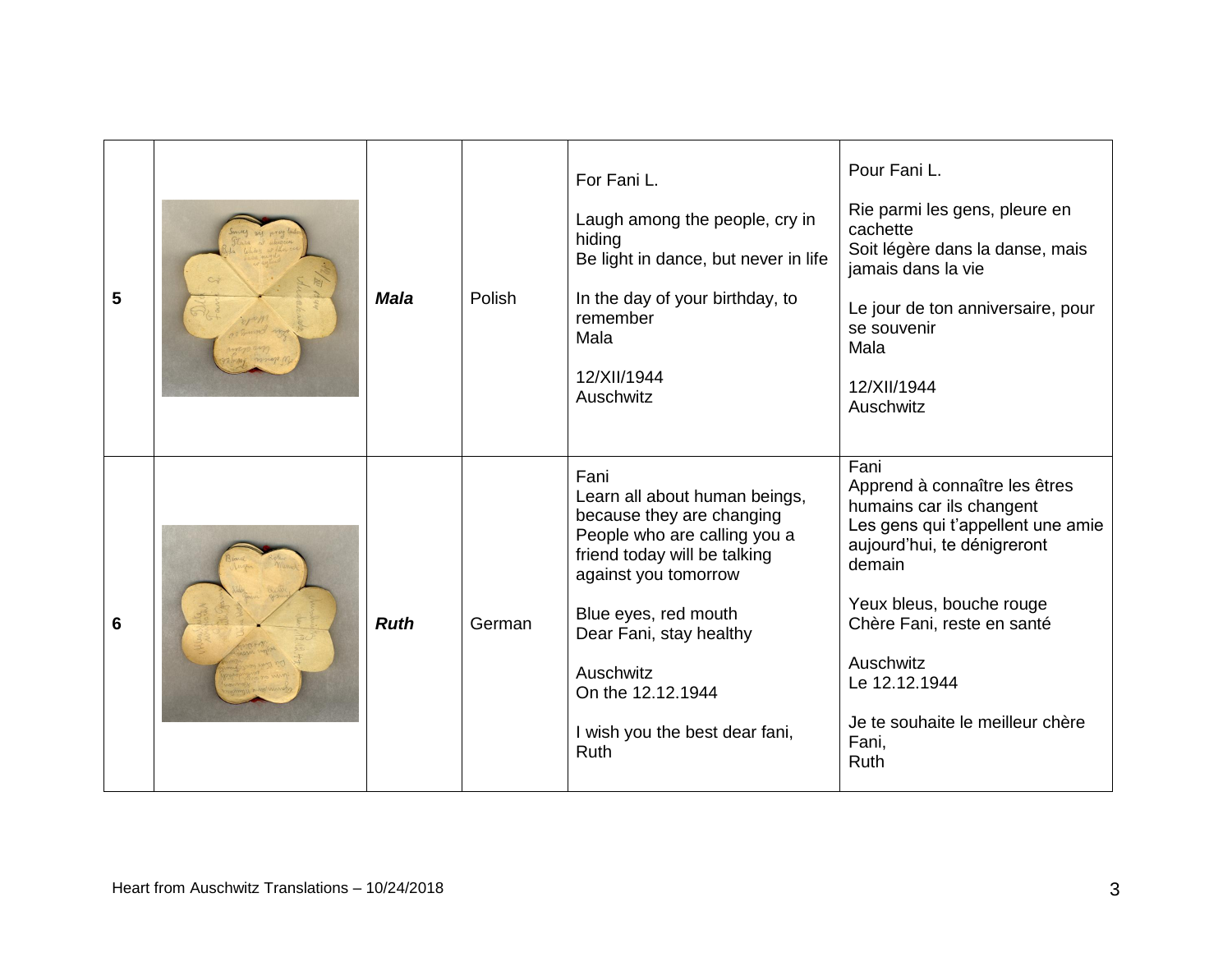| $\overline{7}$ |  | <b>Unsigned</b> | Polish | Near me are Zlatka, Fania,<br>Bronia, Hela and a lot of people<br>which I know. Bronia is sitting<br>and she is crying. She is<br>freezing.<br>My dear God, when is this going<br>to be the end of it all? Really, will<br>we ever have a better tomorrow?<br>We are so young and have so<br>much life in front of us | Près de moi sont Zlatka, Fania,<br>Bronia, Hela et beaucoup de<br>personnes que je connais. Bronia<br>est assise et elle pleure. Elle gèle<br>Mon cher Dieu, quand est-ce que<br>viendra la fin de tout cela?<br>Aurons-nous vraiment un<br>meilleur demain? Nous sommes<br>si jeunes and avons tellement de<br>vie devant nous |
|----------------|--|-----------------|--------|-----------------------------------------------------------------------------------------------------------------------------------------------------------------------------------------------------------------------------------------------------------------------------------------------------------------------|---------------------------------------------------------------------------------------------------------------------------------------------------------------------------------------------------------------------------------------------------------------------------------------------------------------------------------|
| 8              |  | Hélène,<br>Lena | French | Happy Birthday<br>Helene<br>Lena                                                                                                                                                                                                                                                                                      | Joyeux anniversaire<br>Helene<br>Lena                                                                                                                                                                                                                                                                                           |
|                |  | <b>Rachela</b>  | Polish | For pleasant memories<br>Rachela                                                                                                                                                                                                                                                                                      | Pour d'agréables souvenirs<br>Rachela                                                                                                                                                                                                                                                                                           |
| 9              |  | <b>Zlatka</b>   | Polish | Everything in life passes by like a<br>wave over a rushing river<br>Only true love stays faithful<br>forever<br>Love                                                                                                                                                                                                  | Dans la vie tout passe comme<br>une vague dans une rivière<br>tumultueuse<br>Seul le vrai amour reste fidèle<br>pour toujours                                                                                                                                                                                                   |
|                |  |                 |        | To sweet Fani<br>Written by Zlatka<br>Auschwitz<br>12/XII/1944                                                                                                                                                                                                                                                        | Amour<br>À ma chère Fani<br>Écrit par Zlatka<br>Auschwitz<br>12/XII/1944                                                                                                                                                                                                                                                        |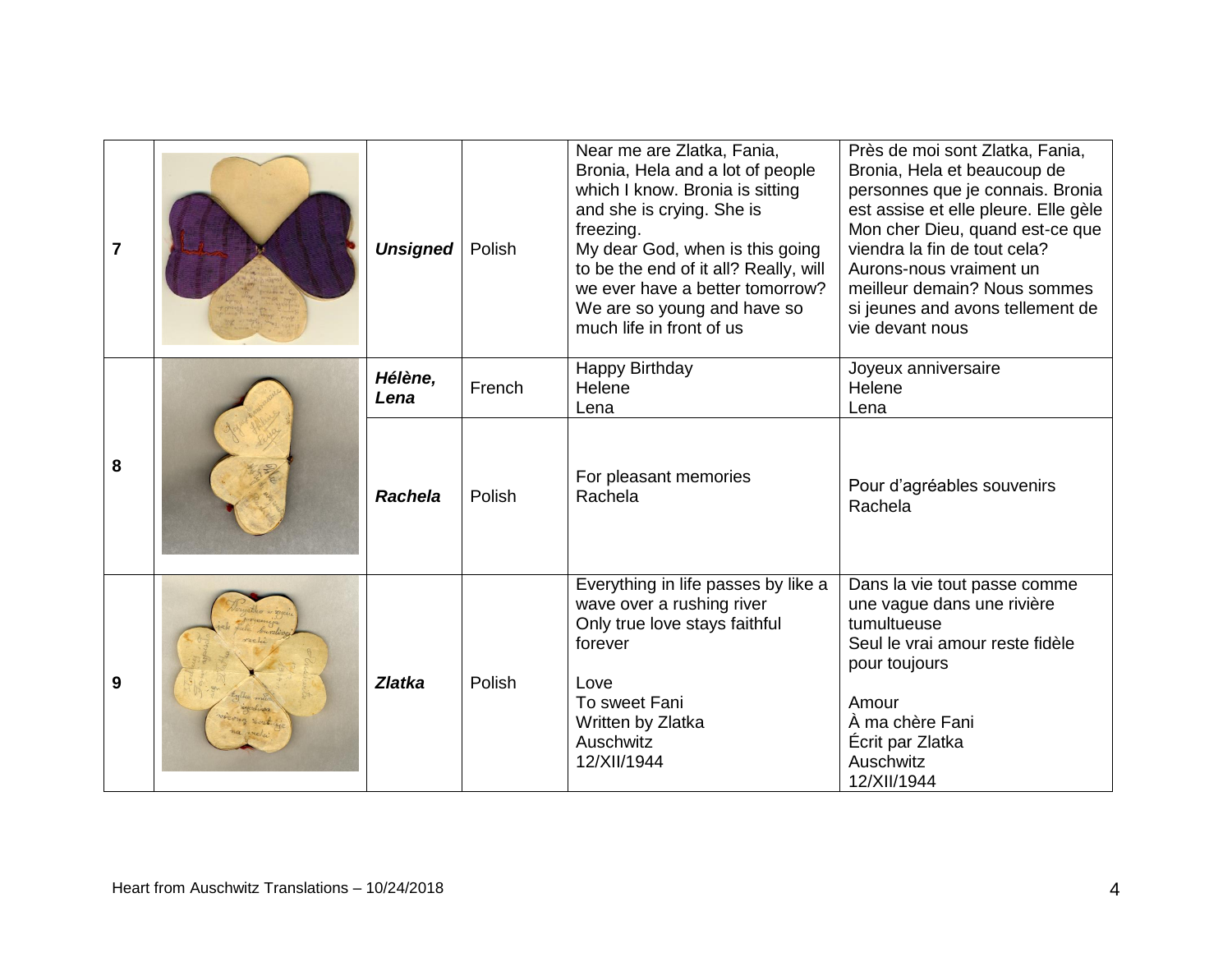| 10 |  | Eva Pany                   | French | Bonne et Joyeux anniversaire<br>Eva Pany                                                                                                   | Good and happy birthday<br>Eva Pany                                                                                                                  |
|----|--|----------------------------|--------|--------------------------------------------------------------------------------------------------------------------------------------------|------------------------------------------------------------------------------------------------------------------------------------------------------|
|    |  | <b>Bronia</b>              | Polish | I wish you luck, happiness,<br>freedom, written into your own<br>$(\ldots)$<br><b>Bronia</b>                                               | Je te souhaite chance, Bonheur,<br>liberté, inscrit dans ton proper<br>$\left( \ldots \right)$<br><b>Bronia</b>                                      |
|    |  | Cesia                      | Polish | Virtue is () keep quiet and<br>that's our sacrifice<br>This is unfortunately everybody's<br>fate<br><b>Signed Cesia</b><br>12/XII/1944     | La vertu est () garde le silence<br>et c'est notre sacrifice<br>C'est malheureusement le destin<br>de chacun<br>Signé Cesia<br>12/XII/1944           |
| 11 |  | <i><u><b>Irena</b></u></i> | Polish | I wish you that all your wishes<br>should be fulfilled<br>(As well as our predecessors)<br>Irena                                           | Je souhaite que tous tes vœux<br>se réalisent<br>(comme ceux de nos<br>prédécesseurs)<br>Irena                                                       |
|    |  | <b>Mina</b>                | Polish | When you get old, put your<br>glasses on your nose, take this<br>album in your hand and read my<br>signature again, my loved Fani,<br>Mina | Quand tu seras vieille, mets tes<br>lunettes sur ton nez, prend cet<br>album dans ta main et lit ma<br>signature à nouveau, ma chère<br>Fani<br>Mina |